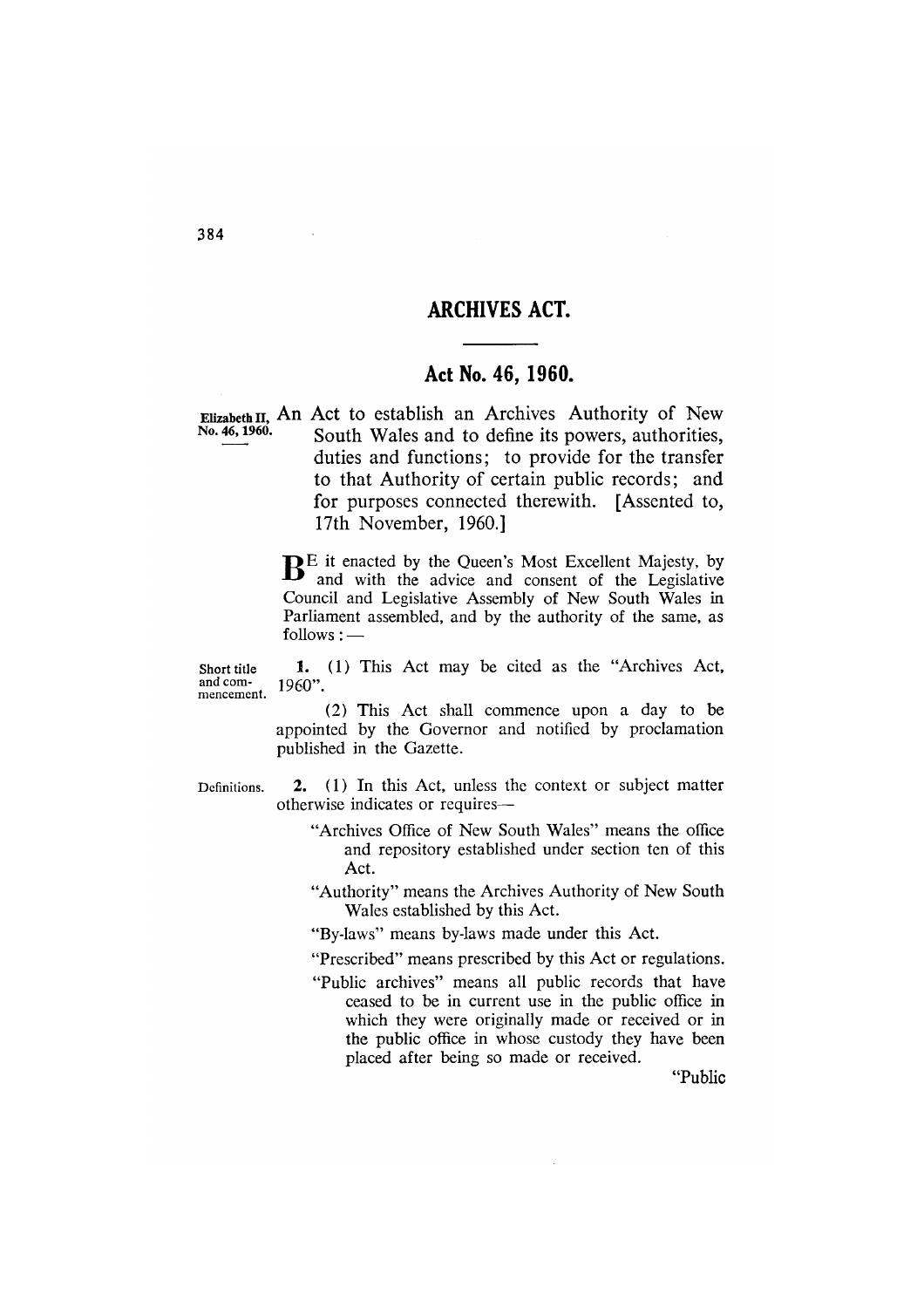$\mathcal{L}=\mathcal{L}(\mathcal{L})$ 

- "Public office" means any department, office, commission, No. 46, 1960. board, corporation, agency, or instrument of any kind, performing any functions of any branch of the Government of New South Wales, and any office or body proclaimed under subsection three of this section to be a public office for the purposes of this Act, but does not include any local authority that has not been proclaimed as aforesaid.
- "Public records" means papers, documents, records, registers, books, maps, plans, drawings, photographs, cinematograph films and sound recordings, of any kind, made or received in the course of his official duties by any person employed in a public office and includes copies of public records as hereinbefore defined.

"Regulations" means regulations made under this Act.

"State archives" means public archives which are for the time being deposited and preserved in the Archives Office of New South Wales or in a branch of that office.

(2) In this Act, references to "the public office from which any public records were made available to the Authority", and like expressions, include references to any public offices to which the administrative functions of such firstmentioned public office have been transferred.

(3) The Governor may by proclamation published in the Gazette order that any office or body (including a local authority) specified in the order shall be a public office for the purposes of this Act.

3. (1) There shall be an Archives Authority of New Archives Authority South Wales.

of New South

(2) The Authority shall be a body corporate under Wales. the name of "The Archives Authority of New South Wales" with perpetual succession and a common seal, and shall be capable by that name of suing and being sued, and of doing and suffering all such other acts and things as bodies corporate may by law do and suffer.

 $12995 - 13$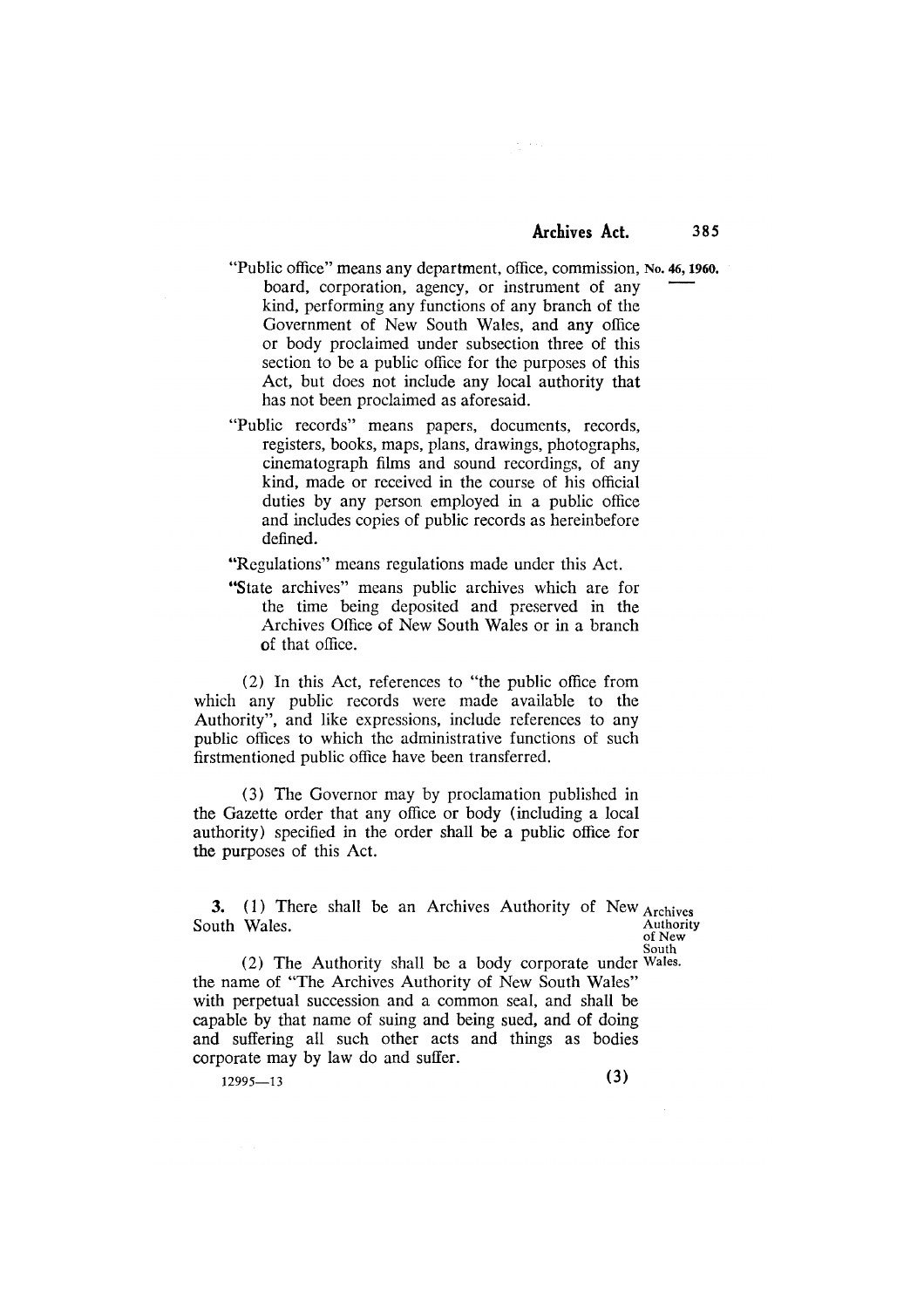No. 46, 1960.

(3) The Authority shall, subject to this Act, have power to take, purchase, hold, grant, alienate, demise or otherwise dispose of or deal with real and personal property:

Provided that the Authority shall not, except with the approval of the Governor, alienate, mortgage, charge or demise any real property.

(1) The Authority shall consist of nine members who Members 4. of the shall be appointed by the Governor. Authority.

## $(2)$  Of such members  $\rightarrow$

- (a) one shall be a judge of the Supreme Court of New South Wales, a member of the Industrial Commission of New South Wales established under the Industrial Arbitration Act, 1940, as amended by subsequent Acts, or a judge of a District Court established under the District Courts Act, 1912, as amended by subsequent Acts;
- (b) one shall be a person nominated jointly by the President of the Legislative Council and the Speaker of the Legislative Assembly;
- (c) one shall be a person nominated by The Trustees of the Public Library of New South Wales:
- (d) three shall be persons nominated by the Minister to represent the University of Sydney, the University of New South Wales, the University of New England and such historical and archival bodies as the Minister thinks fit:
- (e) one shall be a person nominated by the Public Service Board:
- (f) one shall be a person nominated by the Premier to represent those public offices which are not subject to the provisions of section nine of the Public Service Act, 1902, as amended by subsequent Acts;
- $(g)$  one shall be such one of the persons holding office as Director-General of Education or Deputy Director-General of Education as the Minister may nominate.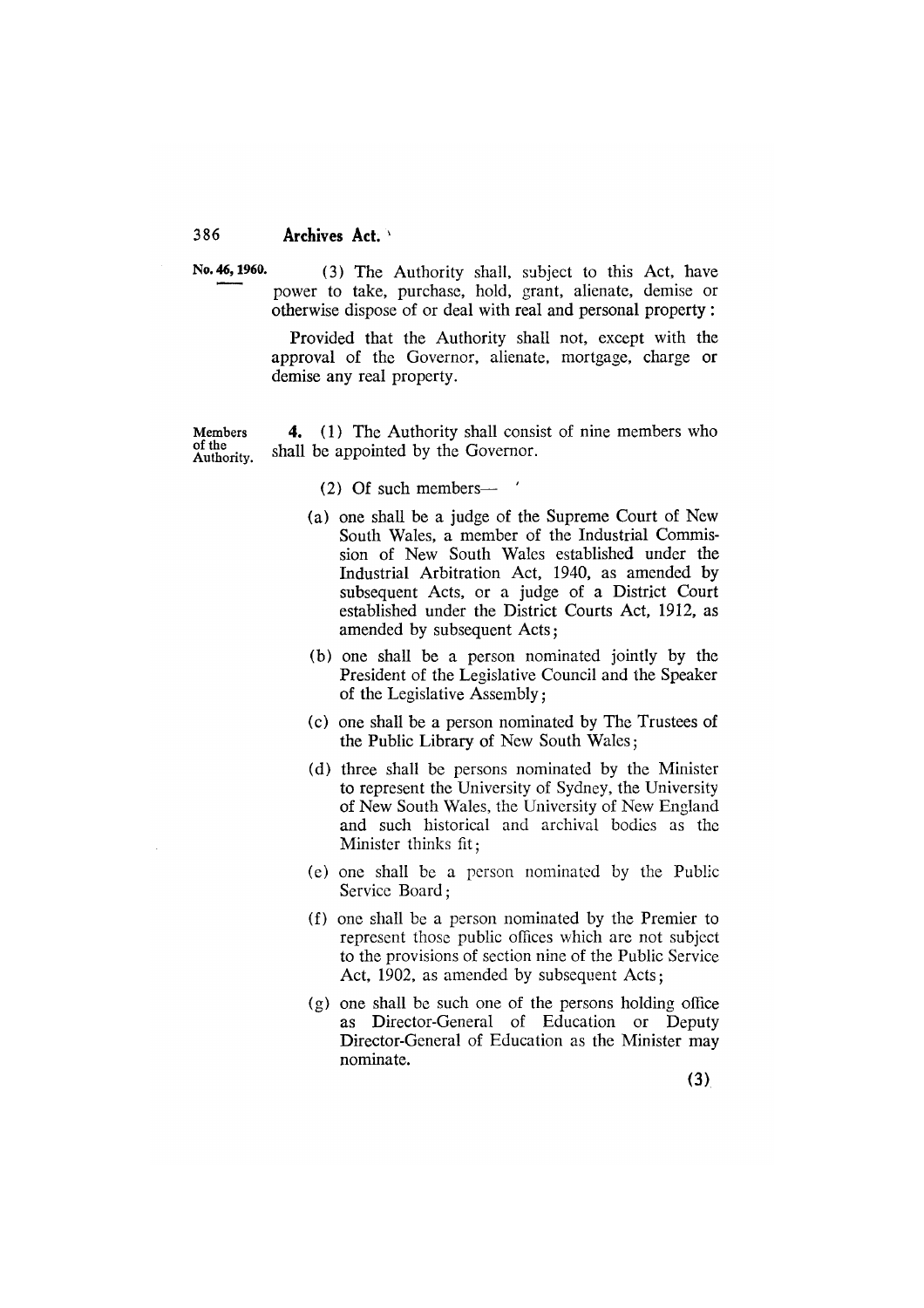(3) (a) Any nomination under subsection two of this No. 46, 1960. section shall be made within the time and in the manner prescribed.

(b) If for any reason any such nomination is not submitted within the time and in the manner prescribed with respect thereto, the Minister may nominate such person as he thinks fit and such person shall be deemed to have been validly nominated in accordance with the appropriate paragraph of the said subsection two.

(4) (a) The members shall hold office for such period not exceeding four years as may be prescribed.

(b) The regulations may provide for the retirement in rotation of members and for that purpose may provide that, on the first appointment of members of any particular class after the introduction of rotational retirement, the members, or such number as may be prescribed of members, of that class shall be appointed for a lesser period than that prescribed pursuant to paragraph (a) of this subsection.

(c) All retiring members shall, unless otherwise disqualified, be eligible for reappointment.

(5) Where a casual vacancy occurs in the office of a member the Governor may appoint a person to the vacant office. Such person shall have the like qualification, or be appointed on the like nomination, (if any) as that of the member whose office has become vacant and shall hold office for the residue of his predecessor's term of office.

(6) The provisions of the Public Service Act, 1902, or any Act amending that Act, shall not apply to the appointment of any member, and a member shall not, as a member, be subject to the provisions of any such Act.

5. A member shall be deemed to have vacated his office  $v_{\text{acancies}}$ . how caused. if  $he$ —

- $(a)$  dies;
- (b) resigns his office by writing under his hand addressed to the Governor;
- (c) becomes bankrupt, compounds with his creditors or makes any assignment of his salary or estate for their benefit;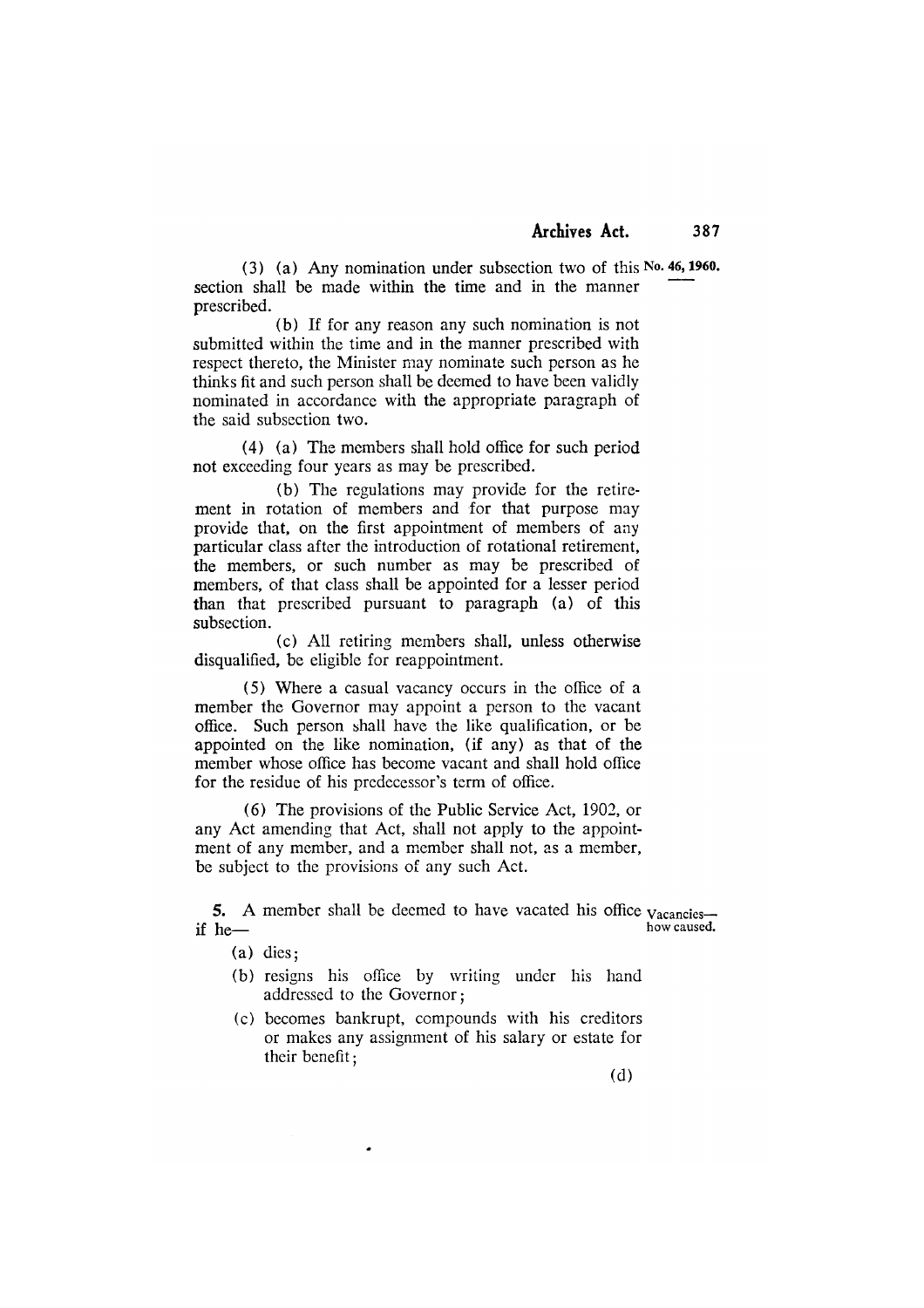No. 46, 1960.

(d) becomes a mentally ill person, a protected person, or an incapable person, within the meaning of the Mental Health Act, 1958;

- (e) is absent from three consecutive ordinary meetings of the Authority of which notice has been given to him personally or in the ordinary course of post and is not before the expiration of six weeks after the last of such meetings excused by the Authority for his absence from such meetings;
- (f) being a member appointed pursuant to paragraph (a) or  $(g)$  of subsection two of section four of this Act, ceases to hold the office by virtue of which he was so appointed:
- (g) is removed from office by the Governor.
- **6.** (1) The Governor shall appoint one of the members to Chairman. be chairman, and another to be deputy-chairman, of the Authority. The chairman and the deputy-chairman shall hold office as such from the date of his appointment as chairman or deputy-chairman, as the case may be, until the expiry of his term of office as a member of the Authority or where a lesser period has been prescribed until the expiration of that lesser period.

(2) At every meeting of the Authority the chairman, or in his absence the deputy-chairman, shall preside, but if the chairman and the deputy-chairman are both absent, the members of the Authority present shall elect a person from amongst their number to preside as chairman.

Procedure, quorum, etc.

7. (1) The procedure for the calling of meetings of the Authority and the conduct of business at such meetings shall, subject to any by-laws in relation thereto in force under this Act, be as determined by the Authority.

(2) Any duly convened meeting of the Authority at which a quorum is present shall be competent to transact any business of the Authority and shall have and may exercise and perform all the powers, authorities, duties and functions by this Act conferred upon the Authority.

(3) Any four members shall be a quorum for the purposes of any meeting of the Authority.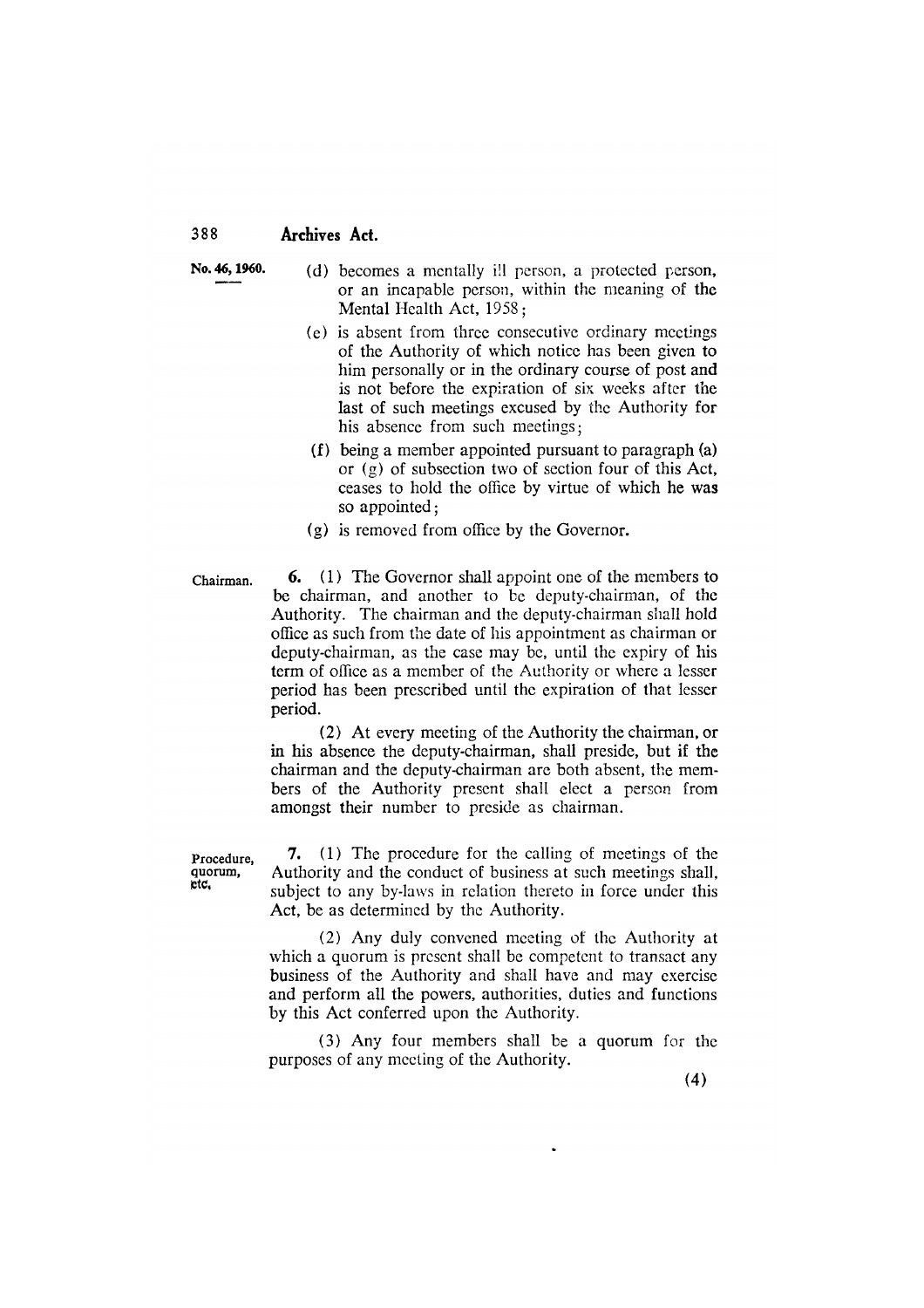(4) (a) All questions which come before the Authority No. 46, 1960. shall be decided at any meeting duly convened, at which a quorum is present, by a majority of the votes of the members present.

فأوجب والمتواري والمراجع

(b) The chairman at any such meeting shall have a vote; and in the case of an equality of votes a second or casting vote.

8. (1) No act or proceeding of the Authority shall be Validity of invalidated or prejudiced by reason only of the fact that at proceedings, the time when such act or proceeding was done, taken or commenced there was a vacancy in the office of any member.

(2) All acts and proceedings of the Authority shall, notwithstanding the subsequent discovery of any defect in the appointment of any member thereof, or that any member was disqualified to act, be as valid as if such member had been duly appointed and was qualified to act and had acted as a member of the Authority, and as if the Authority had been properly and fully constituted.

9. (1) The common seal of the Authority shall be kept Common in such custody as the Authority directs, and shall not be seal. used except upon a resolution of the Authority.

(2) All courts, judges and persons acting judicially shall take judicial notice of the common seal of the Authority affixed to any document, and shall presume that it was duly affixed.

10. The Authority shall establish an office and repository Archives to be known as the "Archives Office of New South Wales" Office of New South in which such public archives as are made available to the wales. Authority and are considered by it to be worthy of preservation shall be deposited and preserved as State archives.

11. The Authority either alone or by agreement and in Branches. conjunction with any other person or body may establish, maintain and control within New South Wales branches of the Archives Office of New South Wales.

An agreement between the Authority and any other person or body shall not be entered into for the purposes of this section unless the Governor has first approved of the agreement.  $12.$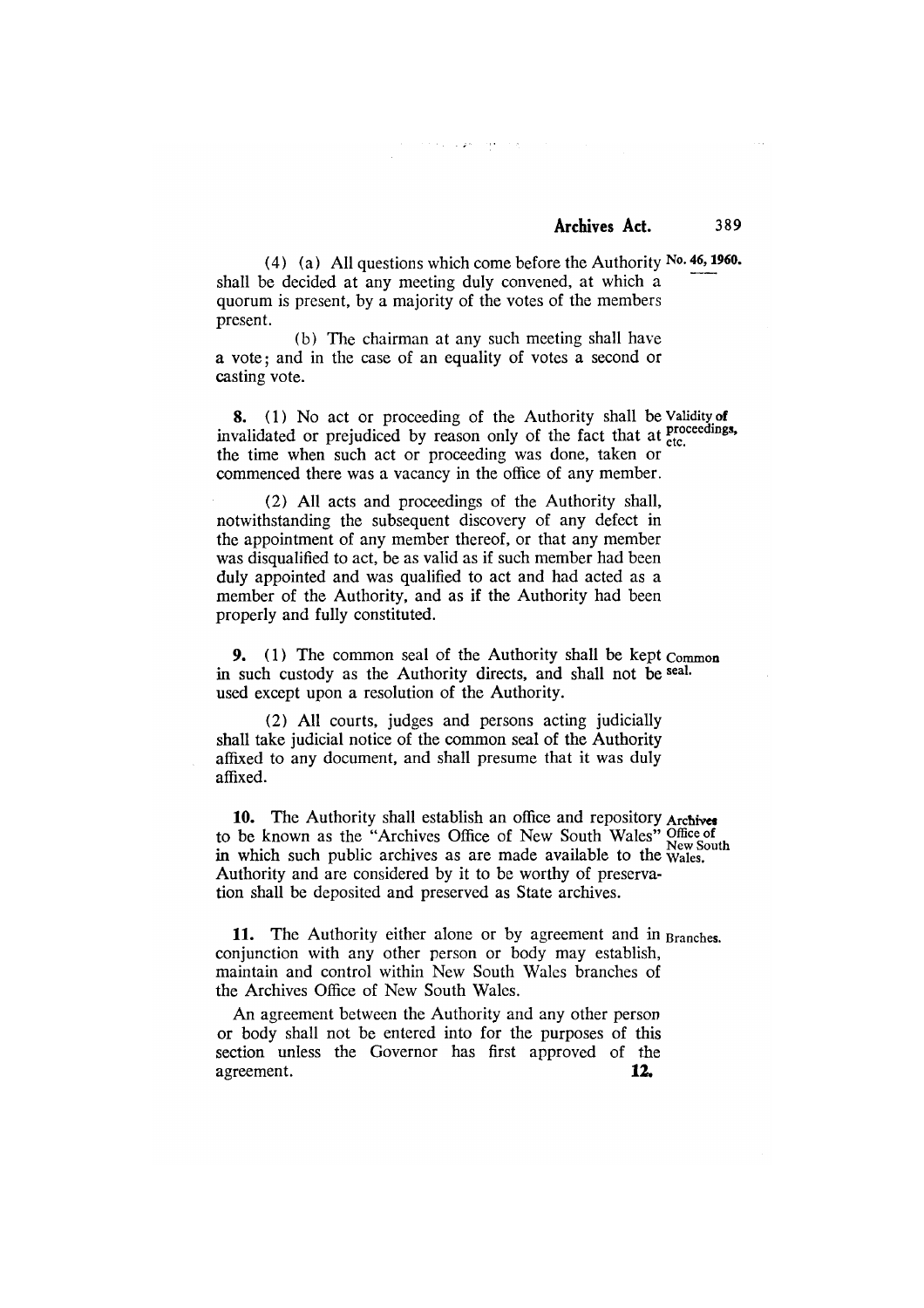Officers and emplovees.

No. 46, 1960. 12. (1) The Governor may, under and subject to the provisions of the Public Service Act, 1902, as amended by subsequent Acts, appoint and employ a Principal Archivist, and such other officers and employees as may be necessary for the purposes of this Act.

> (2) The Principal Archivist and the other officers and employees so employed shall be subject to the provisions of the Public Service Act, 1902, and any Act amending that Act, during the tenure of their office or employment.

> (3) The Principal Archivist shall be the chief executive officer of the Authority and, subject to any agreement referred to in section eleven of this Act, shall have the care of the State archives and of any public archives in the custody or under the control of the Authority, and shall have such other duties in relation to the State archives and any public archives in the custody or under the control of the Authority, and the management of the Archives Office of New South Wales and any branch thereof, as may be prescribed by the by-laws.

> (4) Subject to the provisions of the Public Service Act, 1902, and any Act amending that Act, the Authority shall have the control and direction of the Principal Archivist and of any officers and employees employed for the purposes of this Act in the exercise of their powers and duties under this Act.

Powers and duties of Authority.

13. (1) The Authority shall undertake the preservation, storage, arrangement, repair, cataloguing and calendaring, and have the custody and control, of the State archives and shall have the management of the Archives Office of New South Wales.

(2) The Authority may—

(a) with the consent of the person having the custody or control of any public archives that are not in the custody or under the control of the Authority or a public office, make photographic or other copies of such public archives: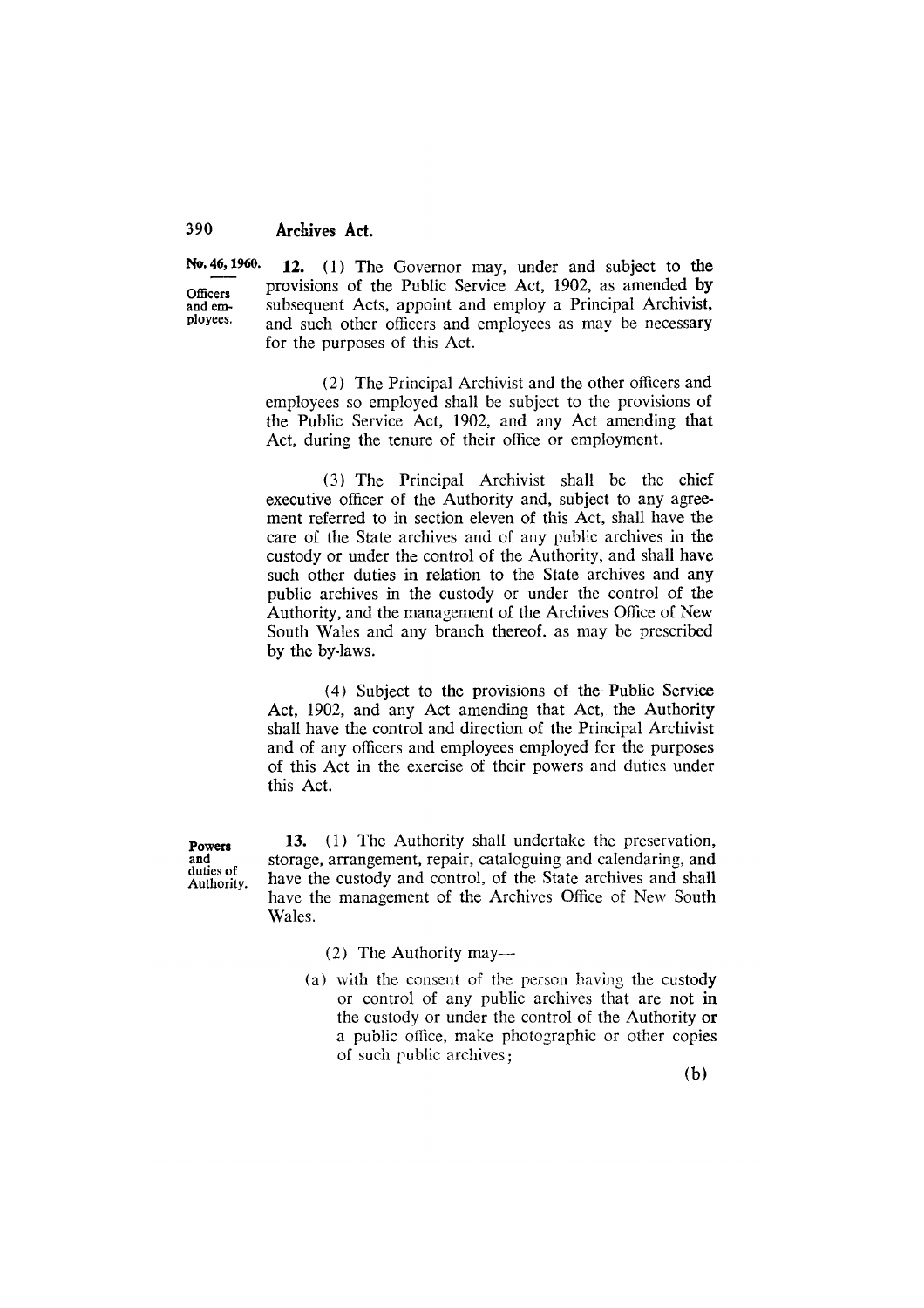(b) with the consent of the person in charge of the  $No. 46$ , 1960. public office from which any public records were made available to the Authority, supply photographic or other copies of any such public record to any person upon payment by him to the Authority of the fees prescribed by the by-laws;

 $\mathcal{L}_{\mathbf{A}}$  , and  $\mathcal{L}_{\mathbf{A}}$ 

 $\mathcal{L}_{\mathrm{H}}$  , where  $\mathcal{L}_{\mathrm{H}}$ 

- (c) acquire by purchase any public archive not in the custody or under the control of the Authority;
- (d) upon such terms and conditions as the Authority sees fit, make any public records in the custody or under the control of the Authority available to any public office for such period as the Authority thinks  $fit:$
- (e) with the approval of the Minister, delegate to any person or body any of its powers or duties under this section:
- (f) with the approval of the Minister, arrange for the publication, upon such terms and conditions as the Authority thinks fit, of any of the State archives or of any articles prepared from material in the State archives and, in the case of articles not prepared by the Authority, offered to the Authority by the author for publication by the Authority.

14. (1) Public records in the custody or under the control Transfer of a public office shall not be destroyed or disposed of other-of archives to the<br>Authority. wise than in accordance with this section.

(2) Before any such public records are destroyed or disposed of it shall be the duty of the person in charge of the public office in whose custody or under whose control the public records are to notify the Authority of his intention to destroy or dispose of such public records and in such notification to specify the nature of the public records to which the notification relates.

(3) The Authority may inspect any such public records referred to in any notification received by it under subsection two of this section and if it requires such public records to be made available to it shall so inform the person who caused the notification under that subsection to be given to it.

 $\bar{\beta}$ 

**Subject** 

391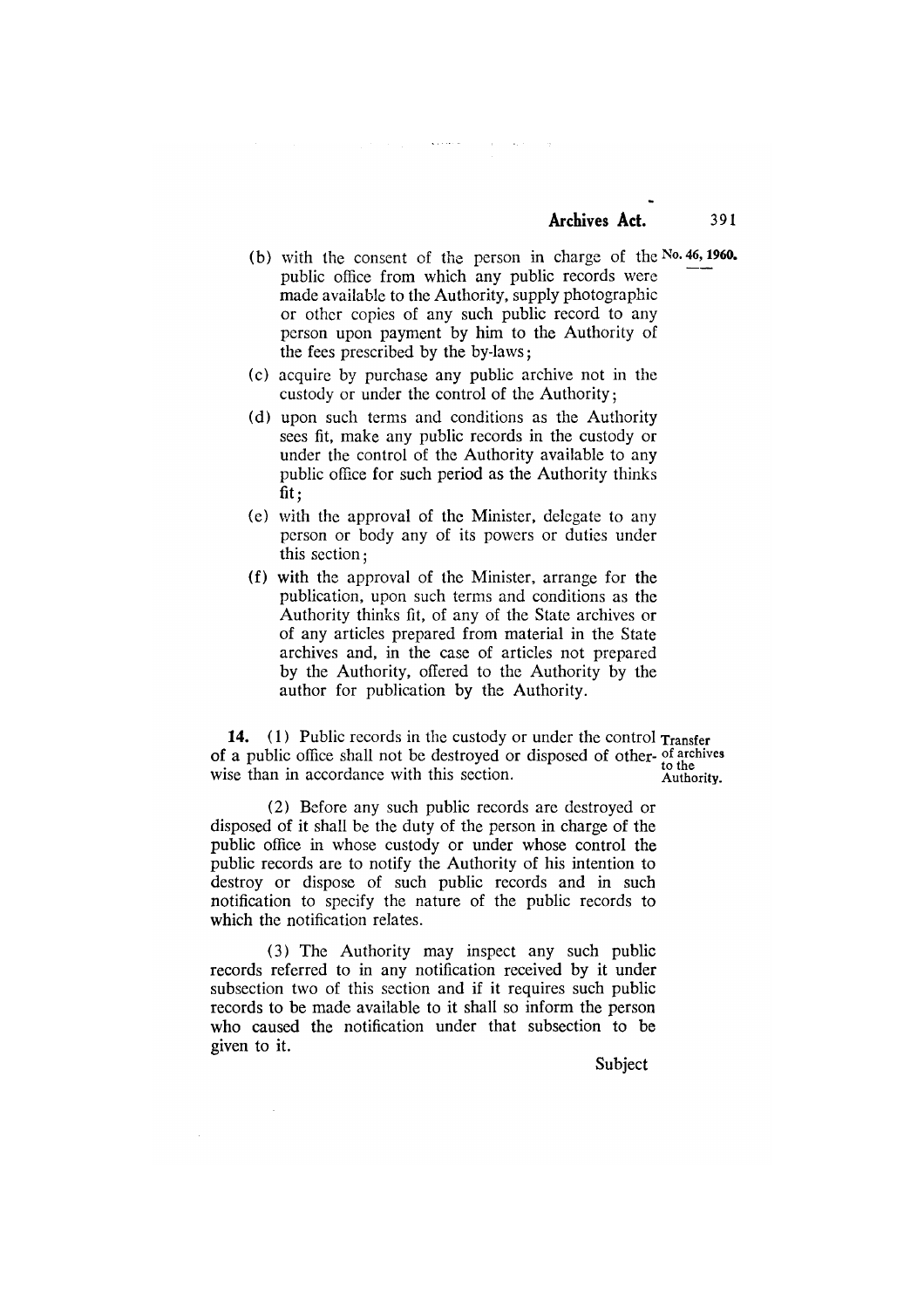- No. 46, 1960. Subject to this section, any such public records shall be made available to the Authority accordingly, and in the same form and order as that in which they are maintained in the public office from which they are so made available.
	- $(4)$  Where-
	- (a) within two months after a notification under subsection two of this section has been given to the Authority, the Authority does not, in accordance with subsection three of this section, inform the person who caused the notification to be given that it requires the public records referred to in the notification to be made available to it; or
	- (b) within two months after the Authority has so informed such person it has not taken possession of the public records referred to in the notification,

this section shall not thereafter apply to the destruction or disposal of the public records referred to in the notification.

(5) The provisions of this section apply to any public record referred to in subsection one of this section notwithstanding any enactment, whether passed before or after the commencement of this Act, prohibiting any person from disclosing or divulging any information contained in any such public record and no person shall be liable to a penalty under any such enactment by virtue of anything done under this section.

 $(6)$  (a) Where the person in charge of any public office makes available to the Authority any public records he may, by notice in writing given to the Authority-

- (i) inform the Authority that any such public record contains information, the disclosure or divulging of which by any person is by virtue of any enactment prohibited: or
- (ii) impose such conditions as he thinks fit prohibiting the Authority from making any such public record available for inspection by any person for any period specified in the notice or restricting the class of persons to whom the Authority may make any such public record available for inspection.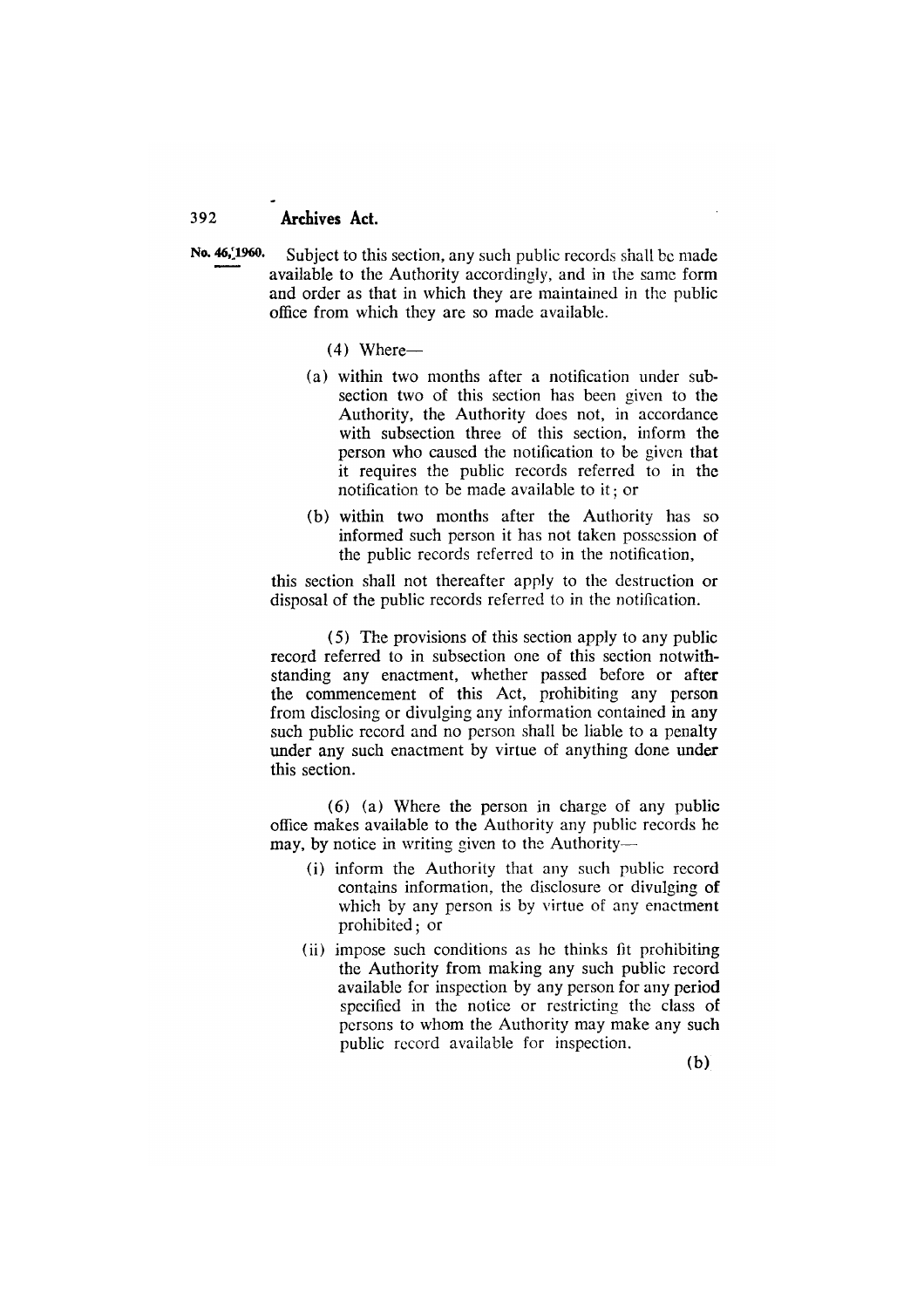$393$ 

 $\sim 10^{-1}$  .

(b) Any conditions referred to in subparagraph No. 46, 1960. (ii) of paragraph (a) of this subsection may be varied or revoked by the person for the time being in charge of the public office from which the public records were made available to the Authority.

(c) Notwithstanding any other provision of this Act, it shall be the duty of the Authority and every member and employee thereof-

 $\mathcal{L}(\mathcal{A})$ 

- (i) not to disclose or divulge any information contained in any public record referred to in any notice given to the Authority under subparagraph (i) of paragraph (a) of this subsection except with the approval of the person in charge of the public office from which such public record was made available to the Authority: and
- (ii) not to make any public record to which a notice given under subparagraph (ii) of paragraph (a) of this subsection relates available for inspection by any person in contravention of any condition applicable to such public record under this subsection.

15. (1) Nothing in this Act shall preclude the person in Destruction charge of any public office from destroying or disposing of of public any public records in the custody, or under the control, of may be<br>that public office if he has been so authorised by the Authority. authorised<br>by Authority.

(2) Any authority given by the Authority for the purposes of subsection one of this section may relate to particular public records or to public records of a class specified in the authority.

(3) The Authority shall keep a written record of all authorities given by it for the purposes of subsection one of this section.

16. The Authority may sell or destroy or otherwise dispose Disposal of any public records in its custody or under its control. of public

records by the

17. Authority.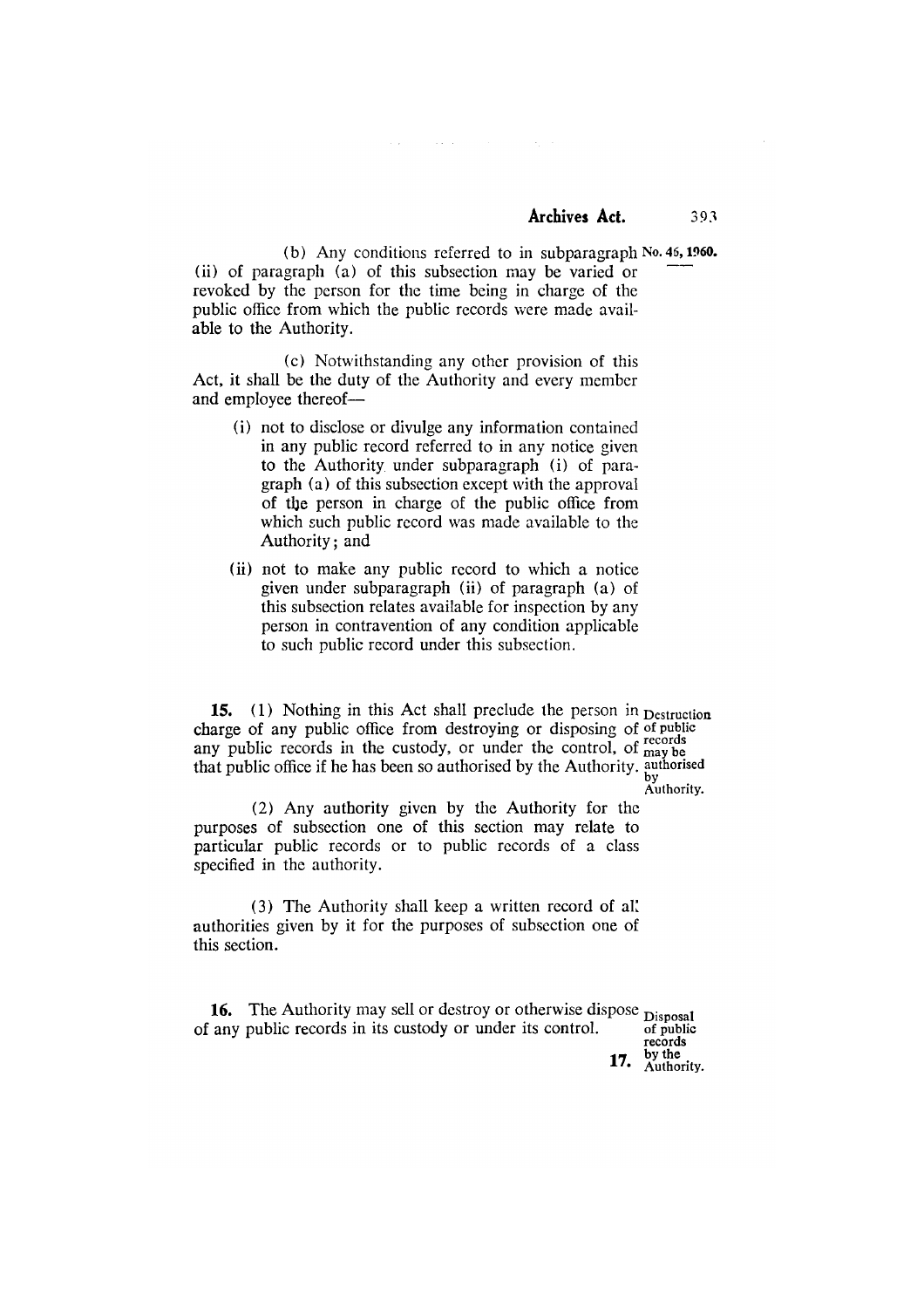Return of public archives to public offices.

No. 45, 1960. 17. Where the person in charge of any public office notifies the Authority in writing that any public record which was made available to the Authority from that public office is required for use in that public office, the Authority shall, if it has the custody or control of that public record, return it to that person.

Prohibition on sale, destruction or export of certain public archives.

18. (1) No person shall, without the written permission of the Authority, sell or destroy or take or send out of New South Wales any public archive, not being a public archive in the custody or under the control of the Authority.

(2) Any person guilty of an offence under this section shall be liable to a penalty not exceeding one hundred pounds.

Certificate of<br>destruction of public records.

Power to accept gifts, etc.

19. A certificate under the common seal of the Authority that any public record has been destroyed by the Authority shall be prima facie evidence of the fact so certified.

**20.** (1) The Authority shall have power to acquire by gift inter vivos, bequest or devise, any property for any of the purposes of this Act, and to agree to the condition of such gift, bequest or devise.

(2) The rule of law relating to perpetuities shall not apply to any such condition to which the Authority has agreed.

(3) Nothing in the Stamp Duties Act, 1920, or in any Act amending that Act, whether passed before or after the commencement of this Act, shall apply to any real or personal property of any nature or kind whatsoever comprised in any gift inter vivos, devise or bequest made or to be made to the Archives Office of New South Wales or any branch of that office or to the Authority.

By-laws.

21. (1) The Authority may make by-laws, not inconsistent with this Act or the regulations, for and with respect to-

- (a) the general management and control of the Archives Office of New South Wales and any branches thereof:
- (b) regulating the conduct of the proceedings of the members of the Authority, including the times. places and conduct of their meetings;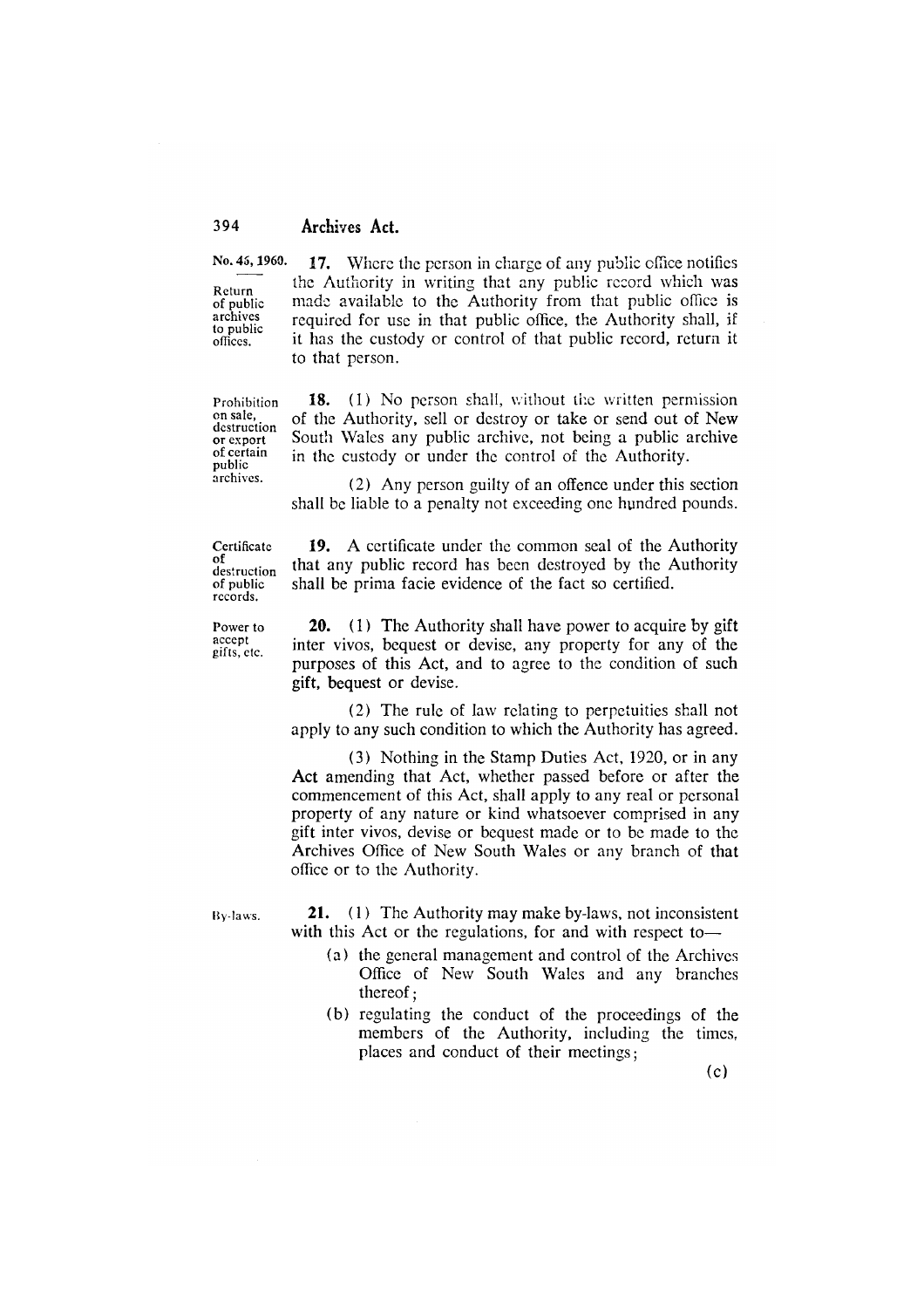- (c) the admission (including charges therefor) or  $No. 46$ , 1960. exclusion of the public or any person to or from the Archives Office of New South Wales or any part thereof or any branch of that office or any part of any such branch:
- (d) prohibiting the copying of any of the State archives; the conditions upon which any State archives may be borrowed or copied by any body or person:
- (e) the sale of copies of State archives and any publications published by the Authority (including the charges to be made for such copies and publica $tions$ :
- (f) the duties of the Principal Archivist appointed under this Act; and
- (g) generally the carrying out of the purposes of this Act.

Any by-law made under this subsection with respect to any branch of the Archives Office of New South Wales or any State archives in the custody or under the control of any such branch shall be subject to any agreement made under the provisions of section eleven of this Act with respect to that branch or the State archives in its custody or under its control.

(2) Any by-law made under paragraph (a), (c) or (d) of subsection one of this section may impose a penalty not exceeding twenty pounds for any breach thereof.

(3) Every by-law shall be sealed with the common seal of the Authority, shall be submitted for the consideration and approval of the Governor, and when so approved shall-

- (a) be published in the Gazette:
- (b) take effect from the date of publication or from a later date to be specified in the by-law.

(4) A copy of every such by-law shall be laid before each House of Parliament within fourteen sitting days after the publication thereof if Parliament is in session, and if not. then within fourteen sitting days after the commencement of the next session.

395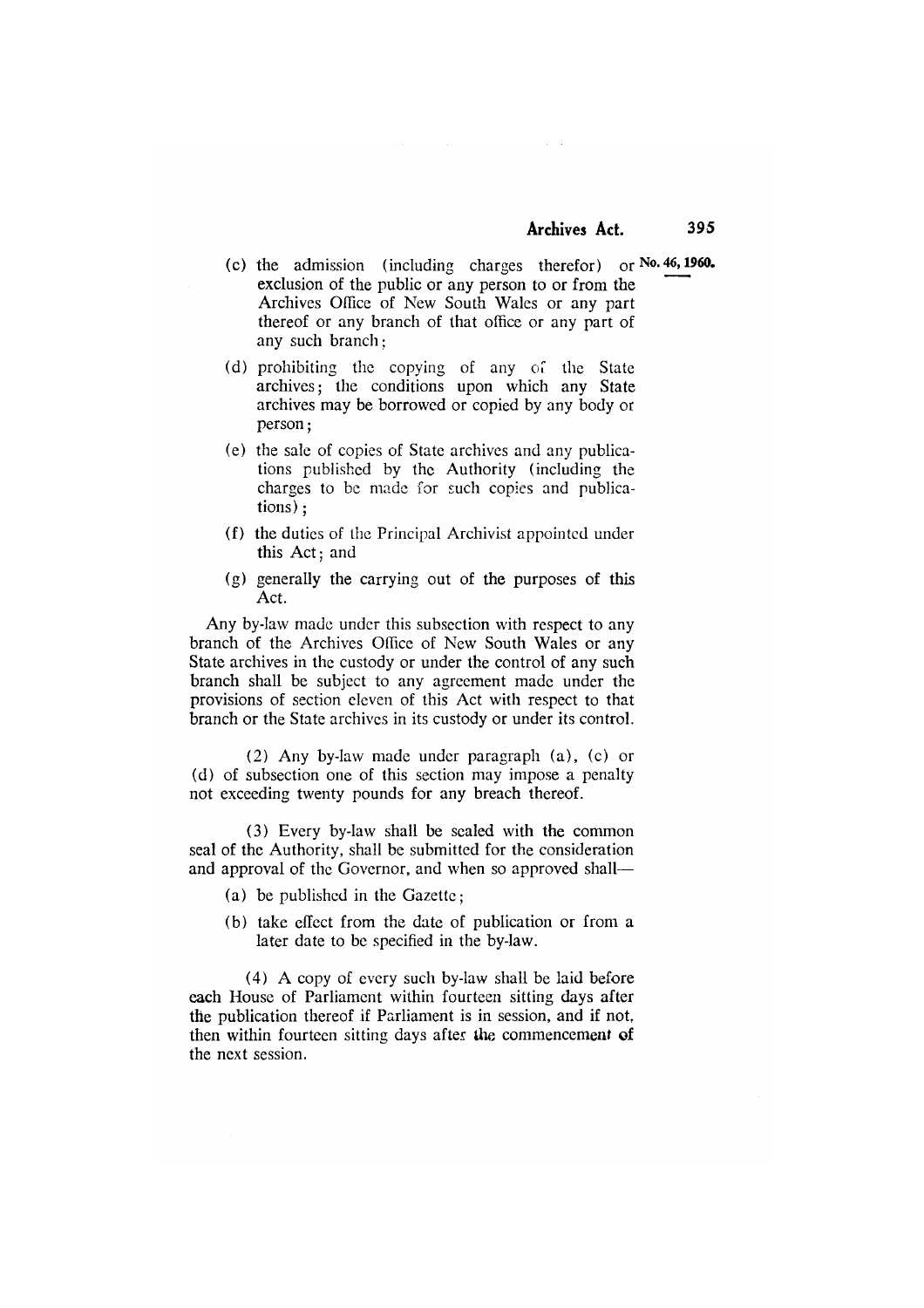No. 46, 1960. If either House of Parliament passes a resolution of which notice has been given within fifteen sitting days after such bylaw has been laid before such House disallowing any by-law or part thereof, such by-law or part shall thereupon cease to have effect.

22. All proceedings for offences under section eighteen of Proceedings for offences. this Act or the by-laws shall be disposed of summarily before a stipendiary magistrate or any two justices in petty sessions.

Annual reports.

23. (1) The Authority shall, as soon as practicable, and not more than three months, after the thirty-first day of December in each year cause a report of its work and activities during the year ending on that date to be prepared and forwarded to the Minister for presentation to Parliament.

(2) The Authority may include in such report a statement in respect of the year to which the report relates setting out any cases that have come to the notice of the Authority of any failure or neglect by any person to comply with or observe any of the provisions of this Act, including any case where an offence has been committed under section eighteen of this Act.

Accounts.

**24.** (1) The Authority shall as soon as practicable, and not more than three months, after the thirtieth day of June in each year prepare and transmit to the Minister for presentation to Parliament statements of accounts in a form approved by the Auditor-General exhibiting a true and correct view of the financial position and transactions of the Authority.

(2) The accounts of the Authority shall be audited by the Auditor-General, who shall have, in respect thereof, all the powers conferred on the Auditor-General by any law now or hereafter in force relating to the audit of public accounts; and the Audit Act, 1902, and Acts amending the same, shall apply to the members and officers and employees of the Authority in the same manner as it applies to accounting officers of public departments.